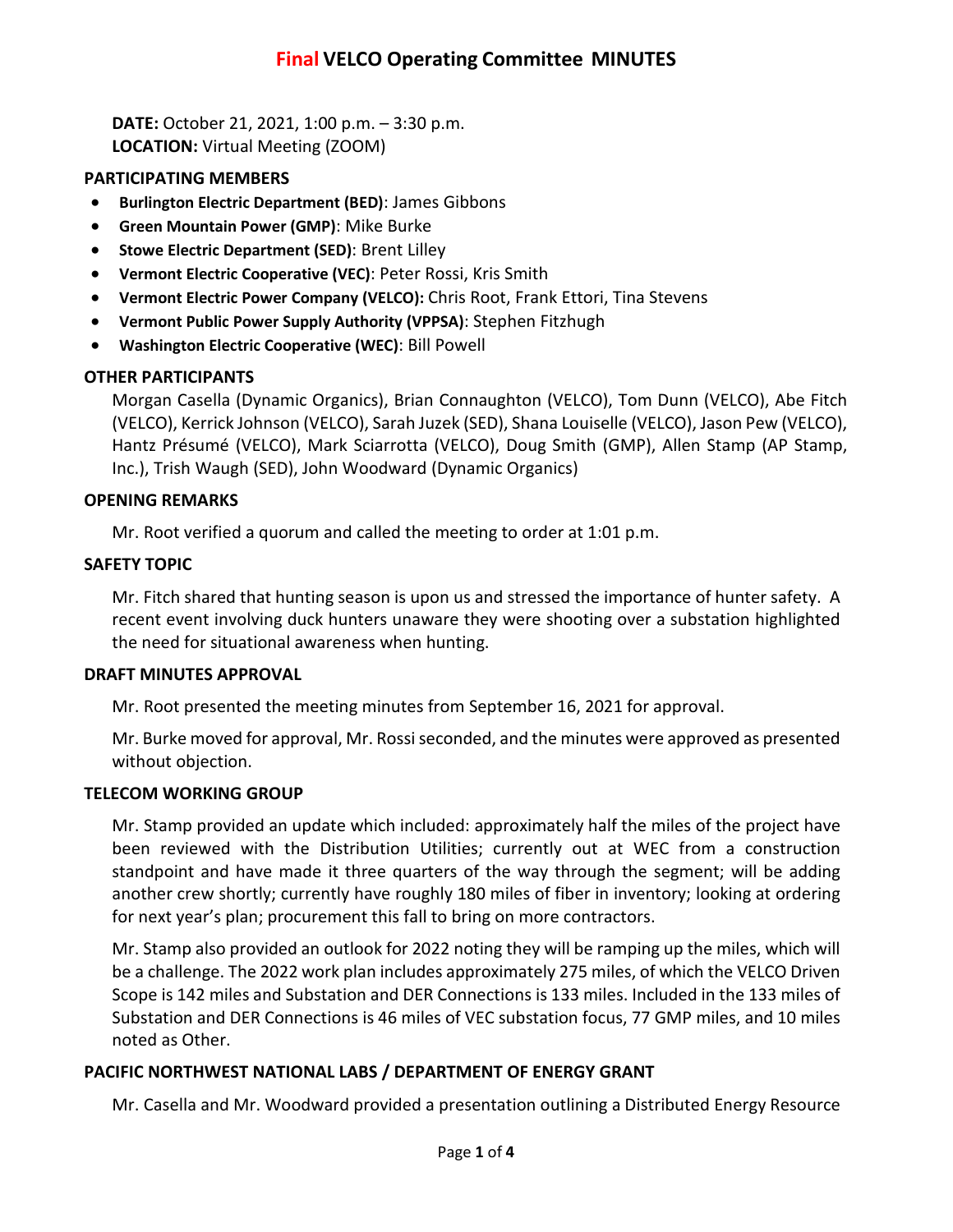# **Final VELCO Operating Committee MINUTES**

Data Integration Project underway with VELCO. This project includes the feasibility analysis of building and maintaining an interface for use by Distribution Utilities, along with DER owners and aggregators, that enables the exchange of standardized messages about DER. Some benefits of an interface include greater visibility of DER, along with tools for coordinating across transmission and distribution boundary.

The project is currently in an internal discovery and fact-finding stage with the expectation of engaging the Distribution Utilities soon. There will be two concepts for the Distribution Utilities to consider: DER Registry and DER Telemetry Access. Findings will be consolidated into a report outlining options for a software build project.

Finally, it was noted that VELCO is currently collaborating with Pacific Northwest National Laboratory (PNNL) to provide a successful demonstration of network model exchange across the Transmission and Distribution interface. The first use case will be underfrequency load shedding decision support. This collaboration will leverage/supplement ongoing work related to designing CIM based data collection system, integrating T&D network models, standardizing representations of DER, and specifying telecommunications requirements. The benefit, VELCO is able to get this project off the ground with federal money.

Mr. Dunn asked about the load shedding application. How would this application work and how is it different from what is currently done? Mr. Woodward indicated knowing the location of DER on a circuit would cause different operational decisions when it comes to load shedding. Mr. Pew noted this knowledge of DER locations, along with the location of critical circuits, would lead to smarter decisions.

Mr. Connaughton indicated this will be a 3-year project. The schedule is still in development but the broad overview: year 1 is scoping and data collection, year 2 is PNNL work, and year 3 is validation and testing.

#### **ISO UPDATE**

Mr. Ettori provided the following updates:

- The ISO budget was recently approved with absolutely no pushback on the 6% increase. The likely reason for the lack of pushback is the fact that ISO is being asked to do a lot with respect to studies.
- ISO provided a winter system outlook and indicated they are worried about this winter's fuel deliveries, along with the impact on the ability to serve load. Prices for energy this winter are expected to be much higher.
- With respect to Behind the Meter: the Transmission Owners previously filed a motion with FERC, FERC responded with questions, and the TOs provided responses to these questions. Additionally, a complaint was filed by NEPCA which the Transmission Owners are in the process of responding to.
- RENEW Northeast has a proposal in front of the Transmission Committee to change the way O & M costs are paid for by generator interconnections. Mr. Ettori noted the plan is to vote in opposition to this proposal.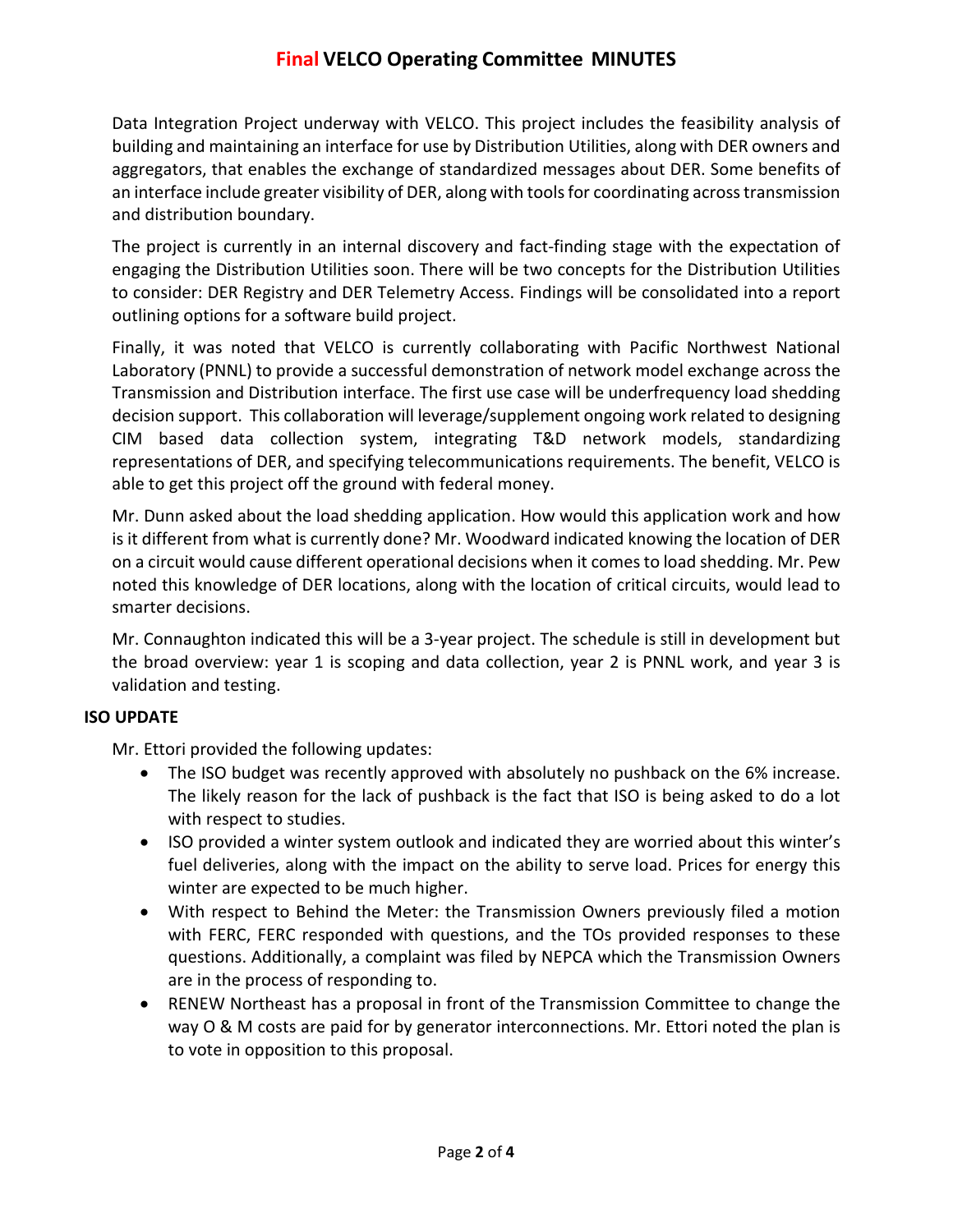#### **OSHA VOSHA MANDATES FOR UTILITIES**

Mr. Fitch provided some slides presenting an overview of the Biden Administration COVID-19 Vaccine Mandates and the Biden Administration COVID-19 Action Plan. Mr. Fitch noted that Vermont is a state plan state and VOSHA could adopt or expand on the OSHA mandates. See presentation for details.

Mr. Pew indicated it was noted during the MLCC Heads call earlier today that ISO is mandating vaccines for all employees by end of year or individuals will be asked to leave. ISO will be requiring proof of vaccine. NGRID is asking all employees to supply vaccine cards so they can gauge where the company is with respect to vaccinations. NGRID is leaning towards requiring vaccinations, but has not made that mandate as of yet. Eversource is requiring 100% vaccination by December 8<sup>th</sup>.

#### **LOAD SHEDDING PLAN**

Mr. Pew noted there is focus from ISO and the state regulatory authorities on the need for load shed rotation plans. VELCO has been working on gathering up the plans in order to ensure we have them and can act upon them if the need arises. Peter Brandien with ISO has organized a group consisting of LCC Operations and Communications individuals to ensure there is a working plan that can be implemented and concise messaging to go along with it. The group will be organizing a tabletop exercise, which will likely consist of State Regulators, LCCs, ISO, and possibly Distribution Utilities. The tabletop exercise is expected to be an educational exercise. The group has only had one meeting, but is expected to meet again early next month.

Mr. Pew next noted that one of the actions of OP4, Action 9, is to request voluntary load curtailment by large industrial and commercial customers. During today's MLCC Heads meeting, ISO asked the LCCs to assist them in calculating how much could likely be curtailed if Action 9 was declared. LCCs are expected to reach out to participants in order to help with this determination.

#### **K42 PROJECT UPDATE**

Mr. Presume provided an update on the K42 Transmission Line Replacement project noting that the proposal had been presented to the Planning Advisory Committee. The update included a review of identified K42 deficiencies, the proposed solution with options, and the implementation schedule. See presentation for details.

#### **OTHER BUSINESS**

#### **Open discussion**

• None

#### **Next meeting**

**Date:** November 18, 2021, 1:00 p.m. – 3:30 p.m. **Location:** Virtual Meeting (ZOOM)

#### **Possible topics for discussion**

- Telecom Working Group standing agenda item
- ISO behind-the-meter update
- FERC 2222 Order update in the Fall
- James Gibbons presentation to Board